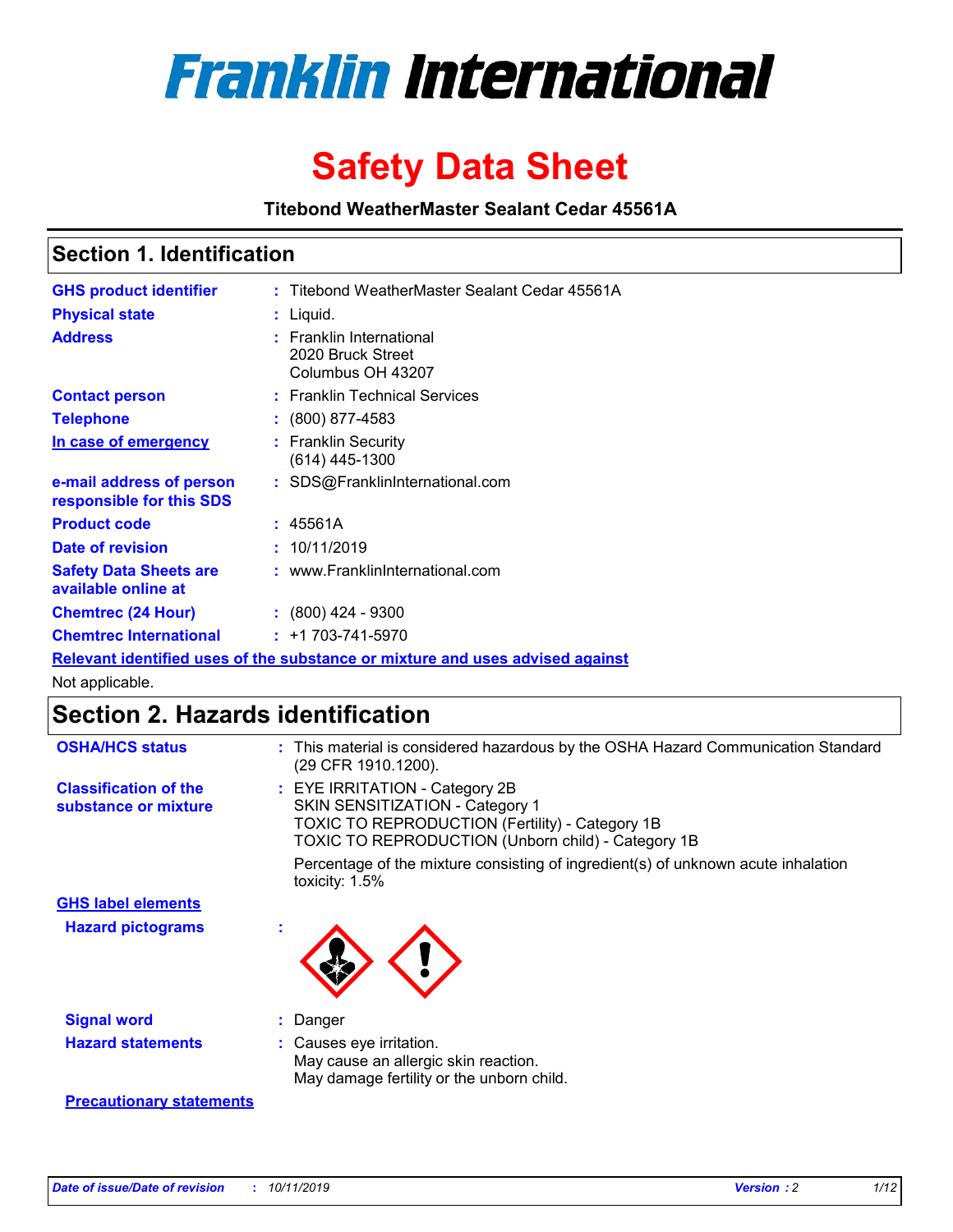### **Section 2. Hazards identification**

| <b>Prevention</b>                          | : Obtain special instructions before use. Do not handle until all safety precautions have<br>been read and understood. Wear protective gloves. Wear eye or face protection.<br>Wear protective clothing. Avoid breathing vapor. Wash hands thoroughly after handling.<br>Contaminated work clothing must not be allowed out of the workplace.                                                        |
|--------------------------------------------|------------------------------------------------------------------------------------------------------------------------------------------------------------------------------------------------------------------------------------------------------------------------------------------------------------------------------------------------------------------------------------------------------|
| <b>Response</b>                            | : IF exposed or concerned: Get medical attention. IF ON SKIN: Wash with plenty of<br>soap and water. Wash contaminated clothing before reuse. If skin irritation or rash<br>occurs: Get medical attention. IF IN EYES: Rinse cautiously with water for several<br>minutes. Remove contact lenses, if present and easy to do. Continue rinsing. If eye<br>irritation persists: Get medical attention. |
| <b>Storage</b>                             | : Store locked up.                                                                                                                                                                                                                                                                                                                                                                                   |
| <b>Disposal</b>                            | : Dispose of contents and container in accordance with all local, regional, national and<br>international regulations.                                                                                                                                                                                                                                                                               |
| <b>Hazards not otherwise</b><br>classified | : Product generates methanol during cure.                                                                                                                                                                                                                                                                                                                                                            |
|                                            |                                                                                                                                                                                                                                                                                                                                                                                                      |

### **Section 3. Composition/information on ingredients**

| <b>Substance/mixture</b><br>: Mixture                |               |                     |
|------------------------------------------------------|---------------|---------------------|
| Ingredient name                                      | $\frac{9}{6}$ | <b>CAS number</b>   |
| 3-aminopropyltriethoxysilane<br>Dibutyltin dilaurate | צ≥<br>≤0.3    | 919-30-2<br>77-58-7 |

Any concentration shown as a range is to protect confidentiality or is due to batch variation.

**There are no additional ingredients present which, within the current knowledge of the supplier and in the concentrations applicable, are classified as hazardous to health or the environment and hence require reporting in this section.**

**Occupational exposure limits, if available, are listed in Section 8.**

### **Section 4. First aid measures**

| <b>Description of necessary first aid measures</b> |                                                                                                                                                                                                                                                                                                                                                                                                                                                                                                                                                                                                                                                                                                                                                                           |  |  |  |
|----------------------------------------------------|---------------------------------------------------------------------------------------------------------------------------------------------------------------------------------------------------------------------------------------------------------------------------------------------------------------------------------------------------------------------------------------------------------------------------------------------------------------------------------------------------------------------------------------------------------------------------------------------------------------------------------------------------------------------------------------------------------------------------------------------------------------------------|--|--|--|
| <b>Eye contact</b>                                 | : Immediately flush eyes with plenty of water, occasionally lifting the upper and lower<br>eyelids. Check for and remove any contact lenses. Continue to rinse for at least 10<br>minutes. If irritation persists, get medical attention.                                                                                                                                                                                                                                                                                                                                                                                                                                                                                                                                 |  |  |  |
| <b>Inhalation</b>                                  | : Remove victim to fresh air and keep at rest in a position comfortable for breathing. If<br>not breathing, if breathing is irregular or if respiratory arrest occurs, provide artificial<br>respiration or oxygen by trained personnel. It may be dangerous to the person providing<br>aid to give mouth-to-mouth resuscitation. Get medical attention. If unconscious, place<br>in recovery position and get medical attention immediately. Maintain an open airway.<br>Loosen tight clothing such as a collar, tie, belt or waistband. In case of inhalation of<br>decomposition products in a fire, symptoms may be delayed. The exposed person may<br>need to be kept under medical surveillance for 48 hours.                                                       |  |  |  |
| <b>Skin contact</b>                                | : Wash with plenty of soap and water. Remove contaminated clothing and shoes. Wash<br>contaminated clothing thoroughly with water before removing it, or wear gloves.<br>Continue to rinse for at least 10 minutes. Get medical attention. In the event of any<br>complaints or symptoms, avoid further exposure. Wash clothing before reuse. Clean<br>shoes thoroughly before reuse.                                                                                                                                                                                                                                                                                                                                                                                     |  |  |  |
| <b>Ingestion</b>                                   | : Wash out mouth with water. Remove dentures if any. Remove victim to fresh air and<br>keep at rest in a position comfortable for breathing. If material has been swallowed and<br>the exposed person is conscious, give small quantities of water to drink. Stop if the<br>exposed person feels sick as vomiting may be dangerous. Do not induce vomiting<br>unless directed to do so by medical personnel. If vomiting occurs, the head should be<br>kept low so that vomit does not enter the lungs. Get medical attention. Never give<br>anything by mouth to an unconscious person. If unconscious, place in recovery position<br>and get medical attention immediately. Maintain an open airway. Loosen tight clothing<br>such as a collar, tie, belt or waistband. |  |  |  |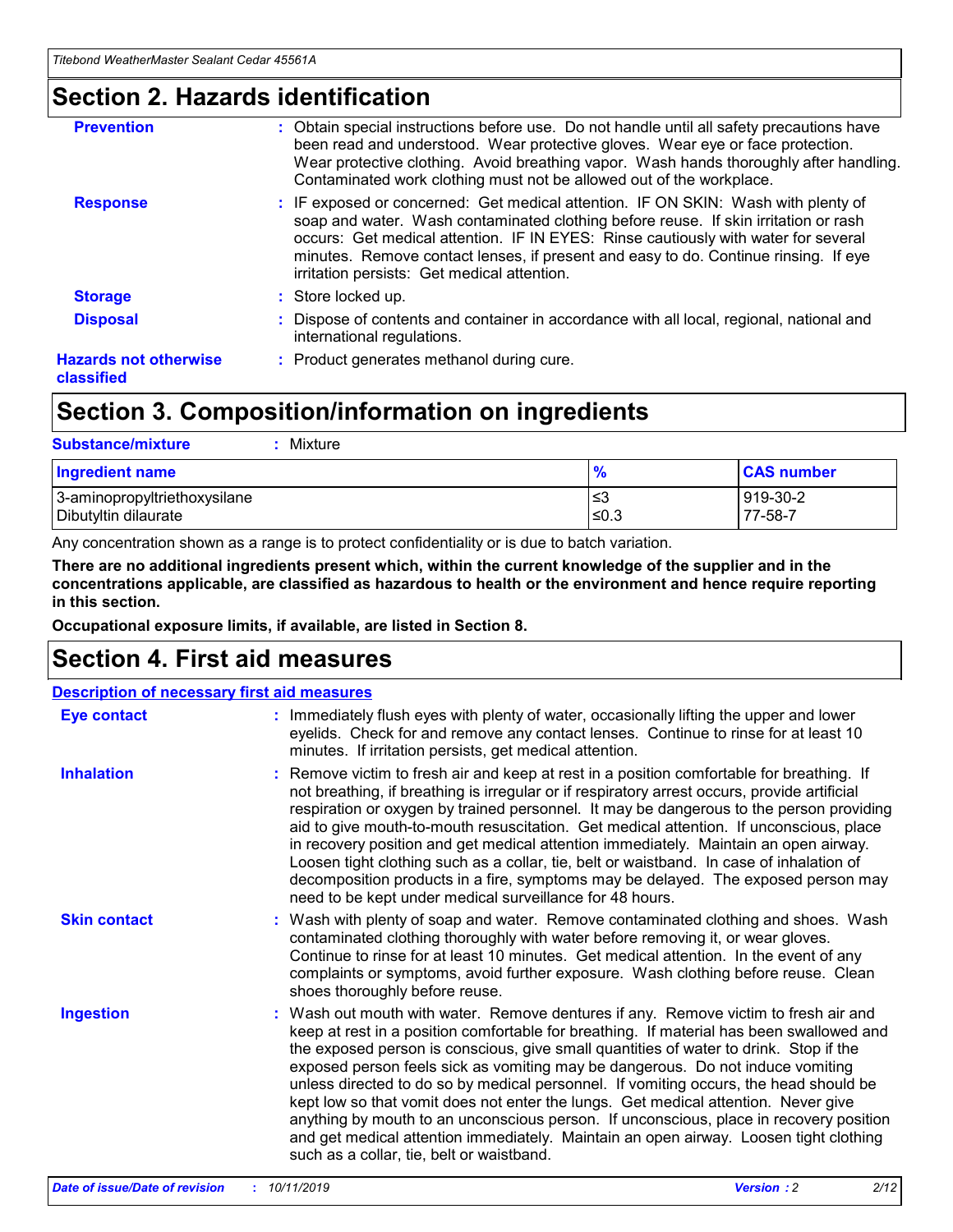## **Section 4. First aid measures**

| Most important symptoms/effects, acute and delayed |                                       |                                                                                                                                                                                                                                                                                                                                                                                                                 |  |  |  |
|----------------------------------------------------|---------------------------------------|-----------------------------------------------------------------------------------------------------------------------------------------------------------------------------------------------------------------------------------------------------------------------------------------------------------------------------------------------------------------------------------------------------------------|--|--|--|
|                                                    | <b>Potential acute health effects</b> |                                                                                                                                                                                                                                                                                                                                                                                                                 |  |  |  |
| <b>Eye contact</b>                                 |                                       | : May cause eye irritation.                                                                                                                                                                                                                                                                                                                                                                                     |  |  |  |
| <b>Inhalation</b>                                  |                                       | : No known significant effects or critical hazards.                                                                                                                                                                                                                                                                                                                                                             |  |  |  |
| <b>Skin contact</b>                                |                                       | : May cause skin irritation.                                                                                                                                                                                                                                                                                                                                                                                    |  |  |  |
| <b>Ingestion</b>                                   |                                       | : No known significant effects or critical hazards.                                                                                                                                                                                                                                                                                                                                                             |  |  |  |
| <b>Over-exposure signs/symptoms</b>                |                                       |                                                                                                                                                                                                                                                                                                                                                                                                                 |  |  |  |
| <b>Eye contact</b>                                 |                                       | : Adverse symptoms may include the following:<br>irritation<br>watering<br>redness                                                                                                                                                                                                                                                                                                                              |  |  |  |
| <b>Inhalation</b>                                  |                                       | : Adverse symptoms may include the following:<br>reduced fetal weight<br>increase in fetal deaths<br>skeletal malformations                                                                                                                                                                                                                                                                                     |  |  |  |
| <b>Skin contact</b>                                |                                       | : Adverse symptoms may include the following:<br>irritation<br>redness<br>reduced fetal weight<br>increase in fetal deaths<br>skeletal malformations                                                                                                                                                                                                                                                            |  |  |  |
| <b>Ingestion</b>                                   |                                       | : Adverse symptoms may include the following:<br>reduced fetal weight<br>increase in fetal deaths<br>skeletal malformations                                                                                                                                                                                                                                                                                     |  |  |  |
|                                                    |                                       | <b>Indication of immediate medical attention and special treatment needed, if necessary</b>                                                                                                                                                                                                                                                                                                                     |  |  |  |
| <b>Notes to physician</b>                          |                                       | : In case of inhalation of decomposition products in a fire, symptoms may be delayed.<br>The exposed person may need to be kept under medical surveillance for 48 hours.                                                                                                                                                                                                                                        |  |  |  |
| <b>Specific treatments</b>                         |                                       | : No specific treatment.                                                                                                                                                                                                                                                                                                                                                                                        |  |  |  |
| <b>Protection of first-aiders</b>                  |                                       | : No action shall be taken involving any personal risk or without suitable training. If it is<br>suspected that fumes are still present, the rescuer should wear an appropriate mask or<br>self-contained breathing apparatus. It may be dangerous to the person providing aid to<br>give mouth-to-mouth resuscitation. Wash contaminated clothing thoroughly with water<br>before removing it, or wear gloves. |  |  |  |

**See toxicological information (Section 11)**

### **Section 5. Fire-fighting measures**

| <b>Extinguishing media</b>                             |                                                                                                                                                                                                     |
|--------------------------------------------------------|-----------------------------------------------------------------------------------------------------------------------------------------------------------------------------------------------------|
| <b>Suitable extinguishing</b><br>media                 | : Use an extinguishing agent suitable for the surrounding fire.                                                                                                                                     |
| <b>Unsuitable extinguishing</b><br>media               | : None known.                                                                                                                                                                                       |
| <b>Specific hazards arising</b><br>from the chemical   | : In a fire or if heated, a pressure increase will occur and the container may burst.                                                                                                               |
| <b>Hazardous thermal</b><br>decomposition products     | : Decomposition products may include the following materials:<br>carbon dioxide<br>carbon monoxide<br>nitrogen oxides<br>metal oxide/oxides                                                         |
| <b>Special protective actions</b><br>for fire-fighters | : Promptly isolate the scene by removing all persons from the vicinity of the incident if<br>there is a fire. No action shall be taken involving any personal risk or without suitable<br>training. |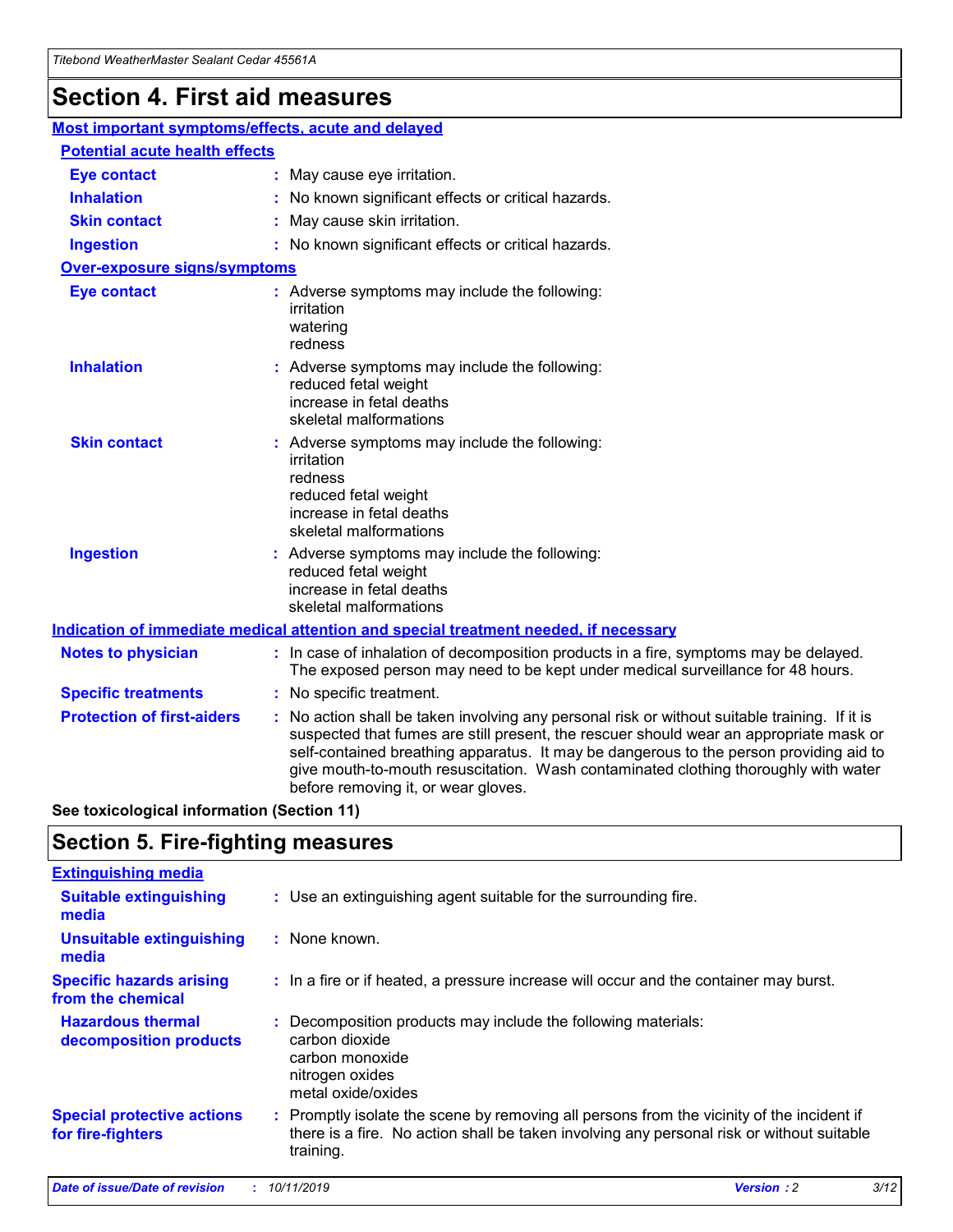### **Section 5. Fire-fighting measures**

**Special protective equipment for fire-fighters** Fire-fighters should wear appropriate protective equipment and self-contained breathing **:** apparatus (SCBA) with a full face-piece operated in positive pressure mode.

### **Section 6. Accidental release measures**

#### **Personal precautions, protective equipment and emergency procedures**

| For non-emergency<br>personnel                               | : No action shall be taken involving any personal risk or without suitable training.<br>Evacuate surrounding areas. Keep unnecessary and unprotected personnel from<br>entering. Do not touch or walk through spilled material. Avoid breathing vapor or mist.<br>Provide adequate ventilation. Wear appropriate respirator when ventilation is<br>inadequate. Put on appropriate personal protective equipment.                                                                                                                                                                                                                                                                                             |
|--------------------------------------------------------------|--------------------------------------------------------------------------------------------------------------------------------------------------------------------------------------------------------------------------------------------------------------------------------------------------------------------------------------------------------------------------------------------------------------------------------------------------------------------------------------------------------------------------------------------------------------------------------------------------------------------------------------------------------------------------------------------------------------|
|                                                              | For emergency responders : If specialized clothing is required to deal with the spillage, take note of any information in<br>Section 8 on suitable and unsuitable materials. See also the information in "For non-<br>emergency personnel".                                                                                                                                                                                                                                                                                                                                                                                                                                                                  |
| <b>Environmental precautions</b>                             | : Avoid dispersal of spilled material and runoff and contact with soil, waterways, drains<br>and sewers. Inform the relevant authorities if the product has caused environmental<br>pollution (sewers, waterways, soil or air).                                                                                                                                                                                                                                                                                                                                                                                                                                                                              |
| <b>Methods and materials for containment and cleaning up</b> |                                                                                                                                                                                                                                                                                                                                                                                                                                                                                                                                                                                                                                                                                                              |
| <b>Small spill</b>                                           | : Stop leak if without risk. Move containers from spill area. Dilute with water and mop up<br>if water-soluble. Alternatively, or if water-insoluble, absorb with an inert dry material and<br>place in an appropriate waste disposal container. Dispose of via a licensed waste<br>disposal contractor.                                                                                                                                                                                                                                                                                                                                                                                                     |
| <b>Large spill</b>                                           | : Stop leak if without risk. Move containers from spill area. Approach release from<br>upwind. Prevent entry into sewers, water courses, basements or confined areas. Wash<br>spillages into an effluent treatment plant or proceed as follows. Contain and collect<br>spillage with non-combustible, absorbent material e.g. sand, earth, vermiculite or<br>diatomaceous earth and place in container for disposal according to local regulations<br>(see Section 13). Dispose of via a licensed waste disposal contractor. Contaminated<br>absorbent material may pose the same hazard as the spilled product. Note: see<br>Section 1 for emergency contact information and Section 13 for waste disposal. |

### **Section 7. Handling and storage**

| <b>Precautions for safe handling</b>                                             |                                                                                                                                                                                                                                                                                                                                                                                                                                                                                                                                                                                                                                                                                                                                                                                                                                                  |
|----------------------------------------------------------------------------------|--------------------------------------------------------------------------------------------------------------------------------------------------------------------------------------------------------------------------------------------------------------------------------------------------------------------------------------------------------------------------------------------------------------------------------------------------------------------------------------------------------------------------------------------------------------------------------------------------------------------------------------------------------------------------------------------------------------------------------------------------------------------------------------------------------------------------------------------------|
| <b>Protective measures</b>                                                       | : Put on appropriate personal protective equipment (see Section 8). Persons with a<br>history of skin sensitization problems should not be employed in any process in which<br>this product is used. Avoid exposure - obtain special instructions before use. Avoid<br>exposure during pregnancy. Do not handle until all safety precautions have been read<br>and understood. Do not get in eyes or on skin or clothing. Do not ingest. Avoid<br>breathing vapor or mist. If during normal use the material presents a respiratory hazard,<br>use only with adequate ventilation or wear appropriate respirator. Keep in the original<br>container or an approved alternative made from a compatible material, kept tightly<br>closed when not in use. Empty containers retain product residue and can be hazardous.<br>Do not reuse container. |
| <b>Advice on general</b><br>occupational hygiene                                 | : Eating, drinking and smoking should be prohibited in areas where this material is<br>handled, stored and processed. Workers should wash hands and face before eating,<br>drinking and smoking. Remove contaminated clothing and protective equipment before<br>entering eating areas. See also Section 8 for additional information on hygiene<br>measures.                                                                                                                                                                                                                                                                                                                                                                                                                                                                                    |
| <b>Conditions for safe storage,</b><br>including any<br><b>incompatibilities</b> | Store between the following temperatures: 0 to 120°C (32 to 248°F). Store in<br>accordance with local regulations. Store in original container protected from direct<br>sunlight in a dry, cool and well-ventilated area, away from incompatible materials (see<br>Section 10) and food and drink. Store locked up. Keep container tightly closed and<br>sealed until ready for use. Containers that have been opened must be carefully<br>resealed and kept upright to prevent leakage. Do not store in unlabeled containers.<br>Use appropriate containment to avoid environmental contamination. See Section 10 for<br>incompatible materials before handling or use.                                                                                                                                                                         |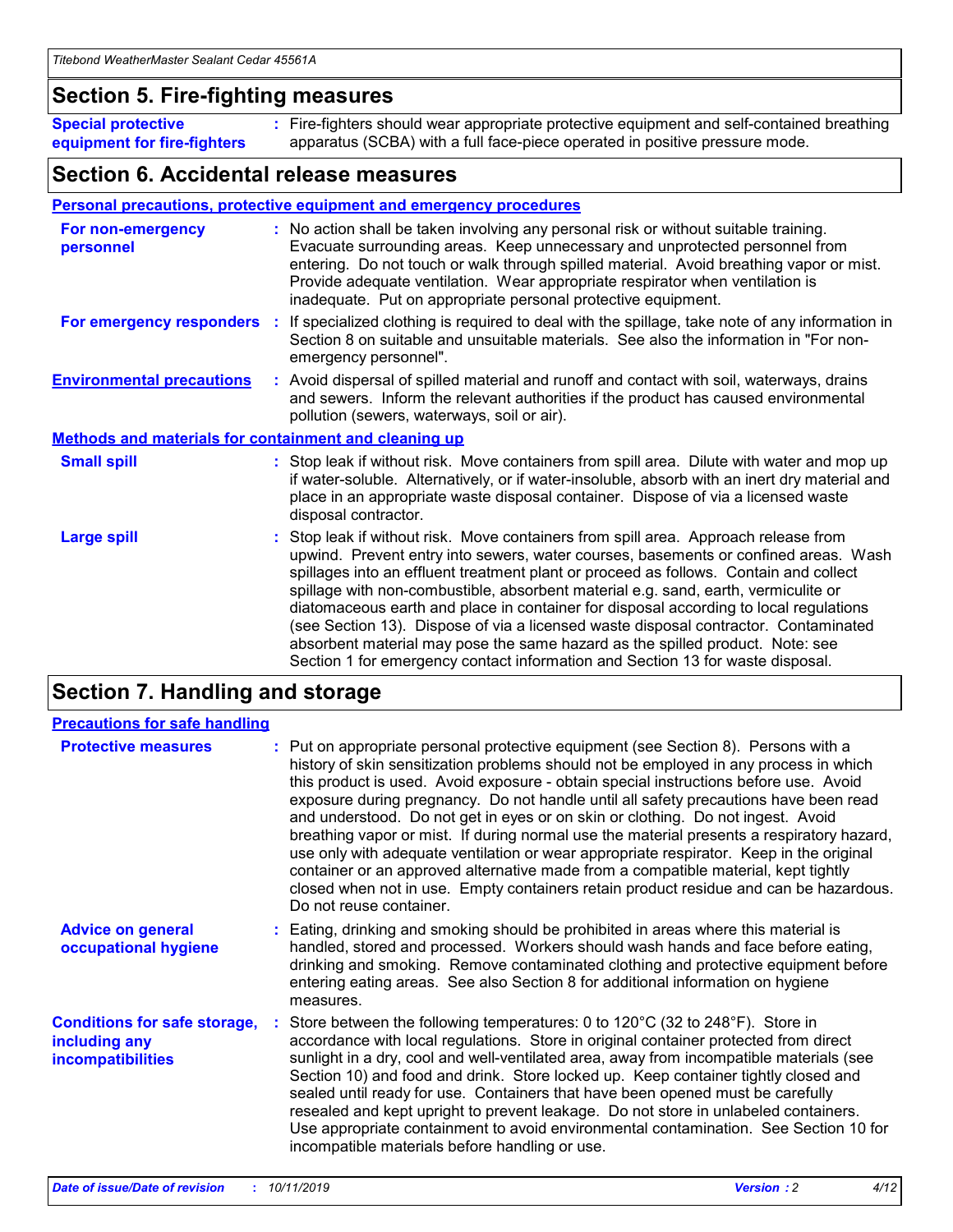## **Section 8. Exposure controls/personal protection**

#### **Control parameters**

#### **Occupational exposure limits**

| <b>Ingredient name</b>                               |    |                        | <b>Exposure limits</b>                                                                                                                                                                                                                                                                                                                                                                                                                                                                                                                                                                                                 |
|------------------------------------------------------|----|------------------------|------------------------------------------------------------------------------------------------------------------------------------------------------------------------------------------------------------------------------------------------------------------------------------------------------------------------------------------------------------------------------------------------------------------------------------------------------------------------------------------------------------------------------------------------------------------------------------------------------------------------|
| 3-aminopropyltriethoxysilane<br>Dibutyltin dilaurate |    |                        | None.<br>ACGIH TLV (United States, 3/2019). Absorbed through skin.<br>Notes: as Sn<br>TWA: $0.1 \text{ mg/m}^3$ , (as Sn) 8 hours.<br>STEL: 0.2 mg/m <sup>3</sup> , (as Sn) 15 minutes.<br>NIOSH REL (United States, 10/2016). Absorbed through skin.<br>Notes: as Sn<br>TWA: 0.1 mg/m <sup>3</sup> , (as Sn) 10 hours.<br>OSHA PEL (United States, 5/2018). Notes: as Sn<br>TWA: 0.1 mg/m <sup>3</sup> , (as Sn) 8 hours.<br>OSHA PEL 1989 (United States, 3/1989). Absorbed through skin.<br>Notes: measured as Sn<br>TWA: 0.1 mg/m <sup>3</sup> , (measured as Sn) 8 hours. Form: Organic                           |
| <b>Appropriate engineering</b><br>controls           |    |                        | : If user operations generate dust, fumes, gas, vapor or mist, use process enclosures,<br>local exhaust ventilation or other engineering controls to keep worker exposure to<br>airborne contaminants below any recommended or statutory limits.                                                                                                                                                                                                                                                                                                                                                                       |
| <b>Environmental exposure</b><br>controls            |    |                        | Emissions from ventilation or work process equipment should be checked to ensure<br>they comply with the requirements of environmental protection legislation. In some<br>cases, fume scrubbers, filters or engineering modifications to the process equipment<br>will be necessary to reduce emissions to acceptable levels.                                                                                                                                                                                                                                                                                          |
| <b>Individual protection measures</b>                |    |                        |                                                                                                                                                                                                                                                                                                                                                                                                                                                                                                                                                                                                                        |
| <b>Hygiene measures</b>                              |    |                        | : Wash hands, forearms and face thoroughly after handling chemical products, before<br>eating, smoking and using the lavatory and at the end of the working period.<br>Appropriate techniques should be used to remove potentially contaminated clothing.<br>Contaminated work clothing should not be allowed out of the workplace. Wash<br>contaminated clothing before reusing. Ensure that eyewash stations and safety<br>showers are close to the workstation location.                                                                                                                                            |
| <b>Eye/face protection</b>                           |    |                        | Safety eyewear complying with an approved standard should be used when a risk<br>assessment indicates this is necessary to avoid exposure to liquid splashes, mists,<br>gases or dusts. If contact is possible, the following protection should be worn, unless<br>the assessment indicates a higher degree of protection: chemical splash goggles.                                                                                                                                                                                                                                                                    |
| <b>Skin protection</b>                               |    |                        |                                                                                                                                                                                                                                                                                                                                                                                                                                                                                                                                                                                                                        |
| <b>Hand protection</b>                               |    |                        | : Chemical-resistant, impervious gloves complying with an approved standard should be<br>worn at all times when handling chemical products if a risk assessment indicates this is<br>necessary. Considering the parameters specified by the glove manufacturer, check<br>during use that the gloves are still retaining their protective properties. It should be<br>noted that the time to breakthrough for any glove material may be different for different<br>glove manufacturers. In the case of mixtures, consisting of several substances, the<br>protection time of the gloves cannot be accurately estimated. |
| <b>Body protection</b>                               |    | handling this product. | Personal protective equipment for the body should be selected based on the task being<br>performed and the risks involved and should be approved by a specialist before                                                                                                                                                                                                                                                                                                                                                                                                                                                |
| <b>Other skin protection</b>                         |    |                        | : Appropriate footwear and any additional skin protection measures should be selected<br>based on the task being performed and the risks involved and should be approved by a<br>specialist before handling this product.                                                                                                                                                                                                                                                                                                                                                                                              |
| <b>Respiratory protection</b>                        | ÷. | aspects of use.        | Based on the hazard and potential for exposure, select a respirator that meets the<br>appropriate standard or certification. Respirators must be used according to a<br>respiratory protection program to ensure proper fitting, training, and other important                                                                                                                                                                                                                                                                                                                                                         |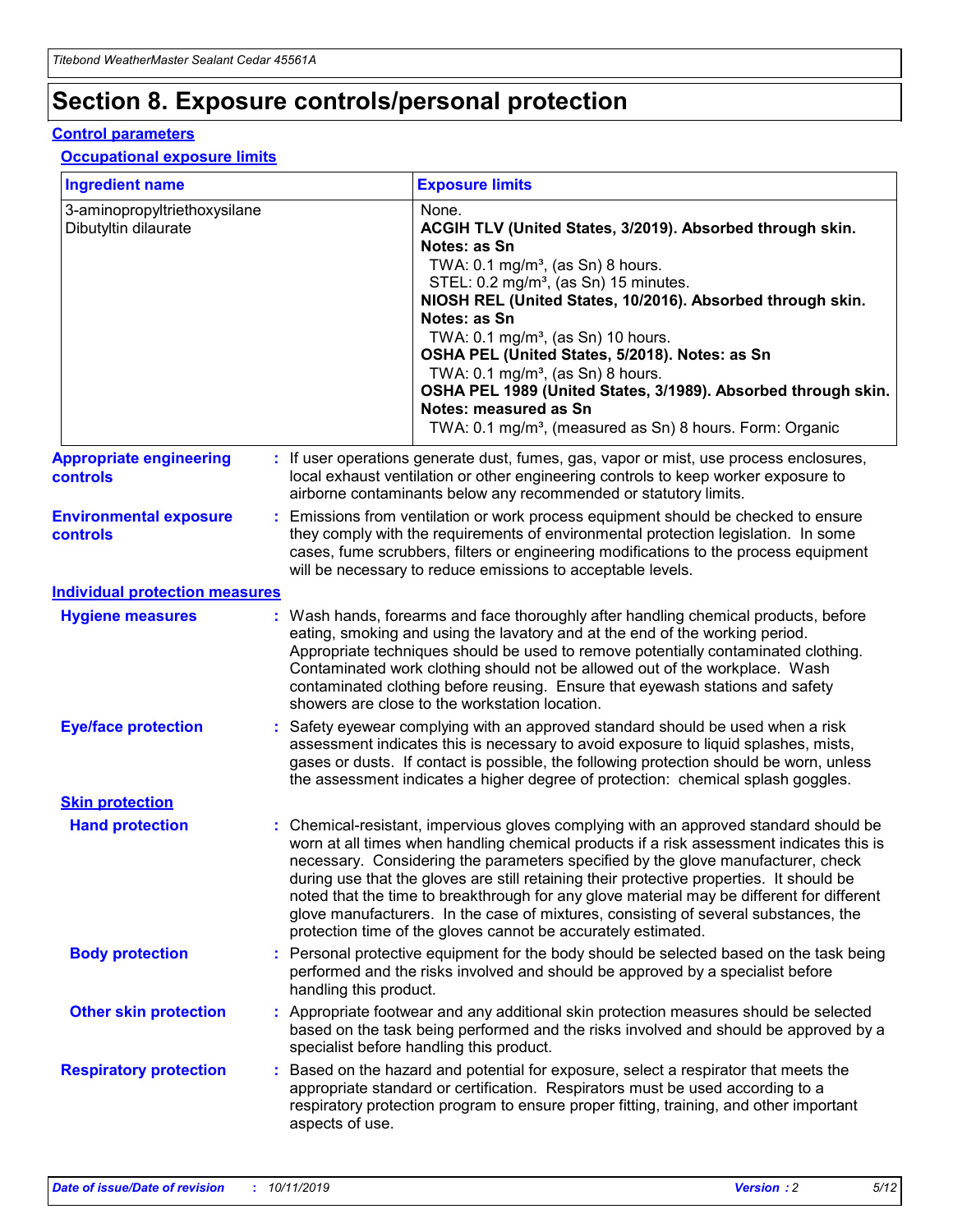### **Section 9. Physical and chemical properties**

#### **Appearance**

| <b>Physical state</b>                             | : Liquid. [Paste.]                                                |
|---------------------------------------------------|-------------------------------------------------------------------|
| <b>Color</b>                                      | : Brownish-red.                                                   |
| Odor                                              | : None [Slight]                                                   |
| <b>Odor threshold</b>                             | : Not available.                                                  |
| pH                                                | : Not applicable.                                                 |
| <b>Melting point</b>                              | : Not available.                                                  |
| <b>Boiling point</b>                              | : >100°C (>212°F)                                                 |
| <b>Flash point</b>                                | : Closed cup: >200°C (>392°F) [Setaflash.]                        |
| <b>Evaporation rate</b>                           | $:$ <1 (butyl acetate = 1)                                        |
| <b>Flammability (solid, gas)</b>                  | : Not available.                                                  |
| Lower and upper explosive<br>(flammable) limits   | : Not available.                                                  |
| <b>VOC (less water, less)</b><br>exempt solvents) | $: 0$ g/l                                                         |
| <b>Volatility</b>                                 | $: 0\%$ (w/w)                                                     |
| <b>Vapor density</b>                              | : Not available.                                                  |
| <b>Relative density</b>                           | : 1.4329                                                          |
| <b>Solubility</b>                                 | : Insoluble in the following materials: cold water and hot water. |
| <b>Solubility in water</b>                        | : Not available.                                                  |
| <b>Partition coefficient: n-</b><br>octanol/water | : Not available.                                                  |
| <b>Auto-ignition temperature</b>                  | : Not available.                                                  |
| <b>Decomposition temperature</b>                  | $:$ Not available.                                                |
|                                                   |                                                                   |

### **Section 10. Stability and reactivity**

| <b>Reactivity</b>                            |    | : No specific test data related to reactivity available for this product or its ingredients.            |
|----------------------------------------------|----|---------------------------------------------------------------------------------------------------------|
| <b>Chemical stability</b>                    |    | : The product is stable.                                                                                |
| <b>Possibility of hazardous</b><br>reactions |    | : Under normal conditions of storage and use, hazardous reactions will not occur.                       |
| <b>Conditions to avoid</b>                   |    | : No specific data.                                                                                     |
| <b>Incompatible materials</b>                | ٠. | No specific data.                                                                                       |
| <b>Hazardous decomposition</b><br>products   | ÷. | Under normal conditions of storage and use, hazardous decomposition products should<br>not be produced. |

### **Section 11. Toxicological information**

### **Information on toxicological effects**

#### **Acute toxicity**

| <b>Product/ingredient name</b> | <b>Result</b>           | <b>Species</b> | <b>Dose</b>                | <b>Exposure</b> |
|--------------------------------|-------------------------|----------------|----------------------------|-----------------|
| 3-aminopropyltriethoxysilane   | <b>ILD50 Dermal</b>     | Rabbit         | 4.29 g/kg                  |                 |
| Dibutyltin dilaurate           | ILD50 Oral<br>LD50 Oral | Rat<br>Rat     | $1.57$ g/kg<br>175 $mg/kg$ |                 |
|                                |                         |                |                            |                 |

**Irritation/Corrosion**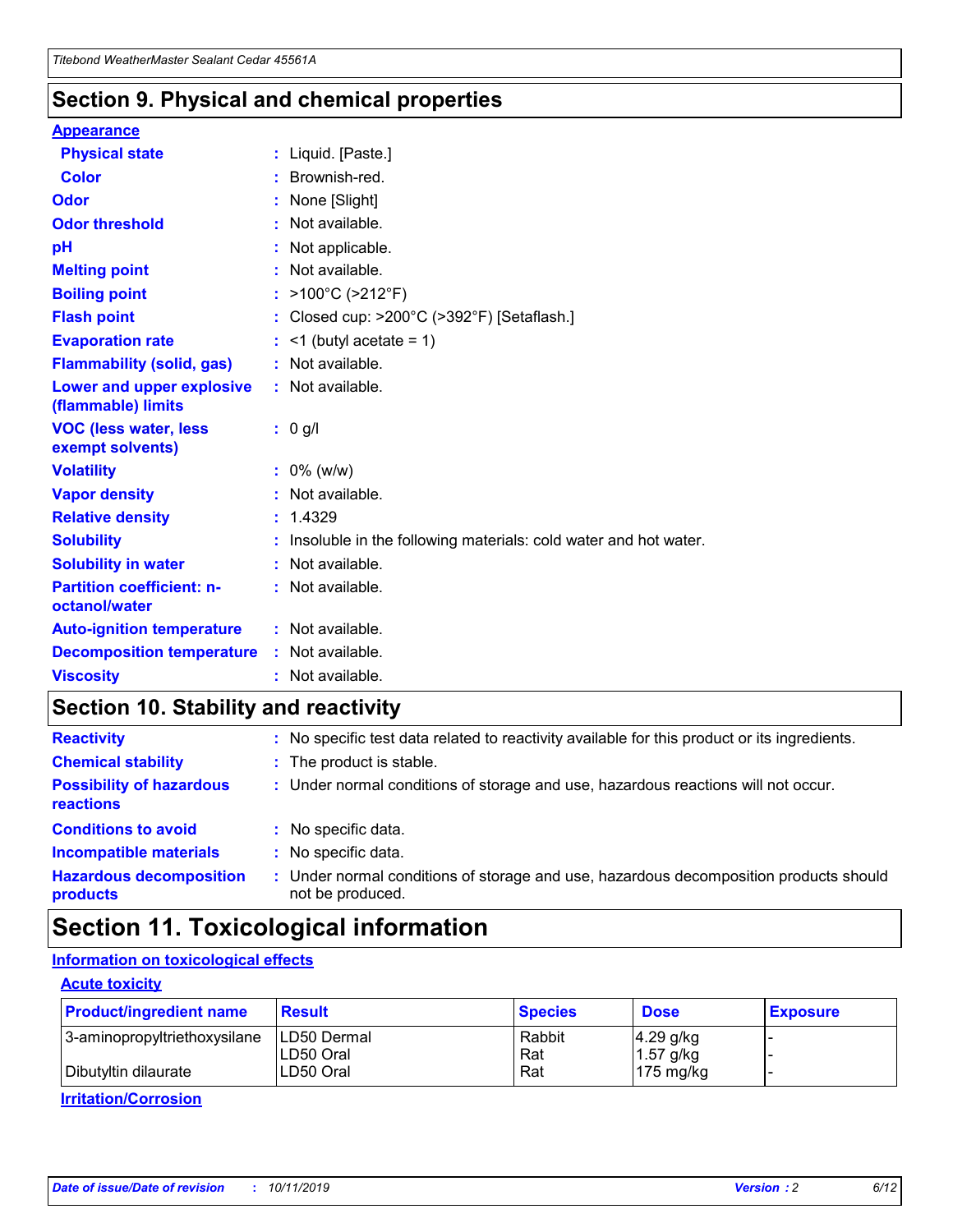## **Section 11. Toxicological information**

| <b>Product/ingredient name</b> | <b>Result</b>            | <b>Species</b> | <b>Score</b> | <b>Exposure</b>           | <b>Observation</b> |
|--------------------------------|--------------------------|----------------|--------------|---------------------------|--------------------|
| 3-aminopropyltriethoxysilane   | Eyes - Mild irritant     | Rabbit         |              | $100$ mg                  |                    |
|                                | Eyes - Severe irritant   | Rabbit         |              | 24 hours 750              |                    |
|                                |                          |                |              | ug                        |                    |
|                                | Skin - Severe irritant   | Rabbit         |              | 24 hours 5                | -                  |
| Dibutyltin dilaurate           | Eyes - Moderate irritant | Rabbit         |              | mq<br><b>24 hours 100</b> |                    |
|                                |                          |                |              | mg                        |                    |
|                                | Skin - Severe irritant   | Rabbit         |              | 500 mg                    |                    |

#### **Sensitization**

Not available.

#### **Mutagenicity**

Not available.

#### **Carcinogenicity**

Not available.

#### **Reproductive toxicity**

Not available.

#### **Teratogenicity**

Not available.

#### **Specific target organ toxicity (single exposure)**

Not available.

#### **Specific target organ toxicity (repeated exposure)**

| <b>Name</b>                                                                  |                                                                                                                             | <b>Category</b> | <b>Route of</b><br>exposure  | <b>Target organs</b> |
|------------------------------------------------------------------------------|-----------------------------------------------------------------------------------------------------------------------------|-----------------|------------------------------|----------------------|
| Dibutyltin dilaurate                                                         |                                                                                                                             | Category 1      | $\qquad \qquad \blacksquare$ | respiratory system   |
| <b>Aspiration hazard</b><br>Not available.                                   |                                                                                                                             |                 |                              |                      |
| <b>Information on the likely</b><br>routes of exposure                       | : Not available.                                                                                                            |                 |                              |                      |
| <b>Potential acute health effects</b>                                        |                                                                                                                             |                 |                              |                      |
| <b>Eye contact</b>                                                           | : May cause eye irritation.                                                                                                 |                 |                              |                      |
| <b>Inhalation</b>                                                            | : No known significant effects or critical hazards.                                                                         |                 |                              |                      |
| <b>Skin contact</b>                                                          | : May cause skin irritation.                                                                                                |                 |                              |                      |
| <b>Ingestion</b>                                                             | : No known significant effects or critical hazards.                                                                         |                 |                              |                      |
| Symptoms related to the physical, chemical and toxicological characteristics |                                                                                                                             |                 |                              |                      |
| <b>Eye contact</b>                                                           | : Adverse symptoms may include the following:<br>irritation<br>watering<br>redness                                          |                 |                              |                      |
| <b>Inhalation</b>                                                            | : Adverse symptoms may include the following:<br>reduced fetal weight<br>increase in fetal deaths<br>skeletal malformations |                 |                              |                      |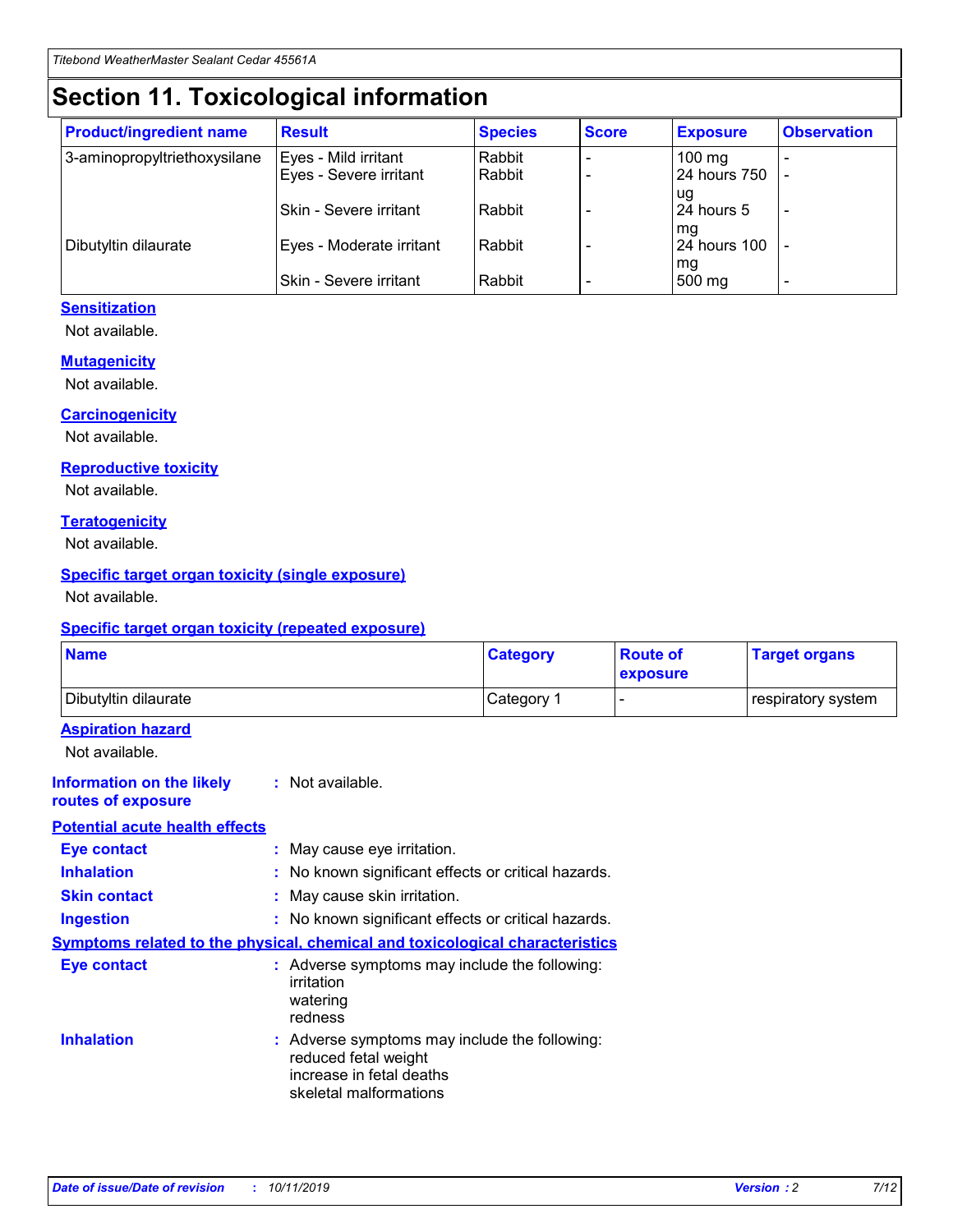## **Section 11. Toxicological information**

| <b>Skin contact</b>                     | : Adverse symptoms may include the following:<br>irritation<br>redness<br>reduced fetal weight<br>increase in fetal deaths<br>skeletal malformations |
|-----------------------------------------|------------------------------------------------------------------------------------------------------------------------------------------------------|
| <b>Ingestion</b>                        | : Adverse symptoms may include the following:<br>reduced fetal weight<br>increase in fetal deaths<br>skeletal malformations                          |
|                                         | Delayed and immediate effects and also chronic effects from short and long term exposure                                                             |
| <b>Short term exposure</b>              |                                                                                                                                                      |
| <b>Potential immediate</b><br>effects   | : Not available.                                                                                                                                     |
| <b>Potential delayed effects</b>        | : Not available.                                                                                                                                     |
| <b>Long term exposure</b>               |                                                                                                                                                      |
| <b>Potential immediate</b><br>effects   | : Not available.                                                                                                                                     |
| <b>Potential delayed effects</b>        | : Not available.                                                                                                                                     |
| <b>Potential chronic health effects</b> |                                                                                                                                                      |
| Not available.                          |                                                                                                                                                      |
| <b>General</b>                          | : Once sensitized, a severe allergic reaction may occur when subsequently exposed to<br>very low levels.                                             |
| <b>Carcinogenicity</b>                  | : No known significant effects or critical hazards.                                                                                                  |
| <b>Mutagenicity</b>                     | No known significant effects or critical hazards.                                                                                                    |
| <b>Teratogenicity</b>                   | May damage the unborn child.                                                                                                                         |
| <b>Developmental effects</b>            | No known significant effects or critical hazards.                                                                                                    |
| <b>Fertility effects</b>                | : May damage fertility.                                                                                                                              |
| <b>Numerical measures of toxicity</b>   |                                                                                                                                                      |
| <b>Acute toxicity estimates</b>         |                                                                                                                                                      |
|                                         |                                                                                                                                                      |

Not available.

## **Section 12. Ecological information**

#### **Toxicity**

| <b>Product/ingredient name</b> | <b>Result</b>                     | <b>Species</b>                       | <b>Exposure</b> |
|--------------------------------|-----------------------------------|--------------------------------------|-----------------|
| Dibutyltin dilaurate           | Chronic EC10 > 2 mg/l Fresh water | Algae - Scenedesmus<br>I subspicatus | l 96 hours i    |

### **Persistence and degradability**

| <b>Product/ingredient name</b> | <b>Test</b>                                                                    | <b>Result</b>  |                   | <b>Dose</b> | <b>Inoculum</b>         |
|--------------------------------|--------------------------------------------------------------------------------|----------------|-------------------|-------------|-------------------------|
| Dibutyltin dilaurate           | OECD 301F<br>Ready<br>Biodegradability -<br>Manometric<br>Respirometry<br>Test | 23 % - 28 days |                   |             |                         |
| <b>Product/ingredient name</b> | <b>Aquatic half-life</b>                                                       |                | <b>Photolysis</b> |             | <b>Biodegradability</b> |
| Dibutyltin dilaurate           |                                                                                |                |                   |             | Inherent                |

### **Bioaccumulative potential**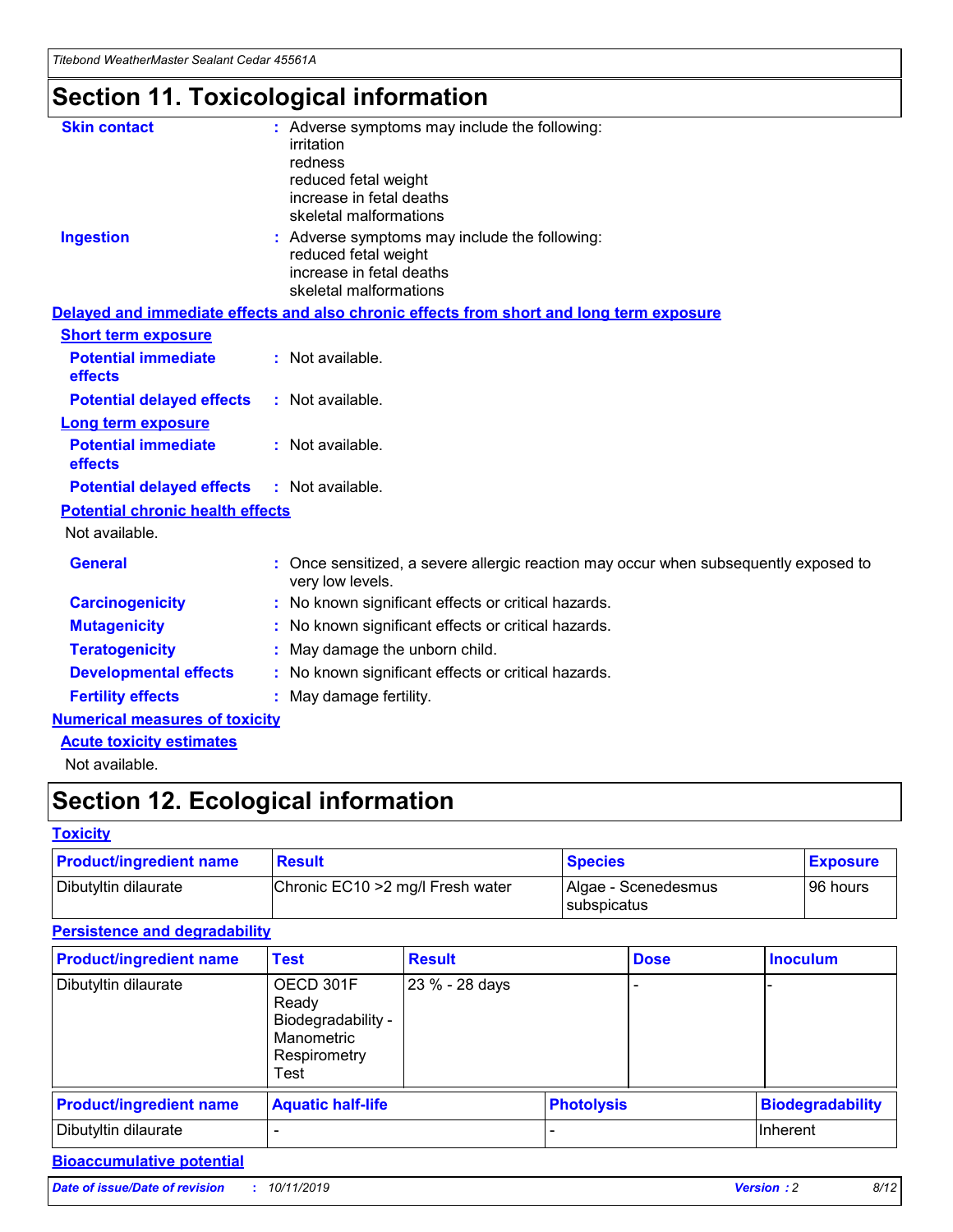## **Section 12. Ecological information**

| <b>Product/ingredient name</b>                       | ∣LoqP <sub>ow</sub> | <b>BCF</b>  | <b>Potential</b> |
|------------------------------------------------------|---------------------|-------------|------------------|
| 3-aminopropyltriethoxysilane<br>Dibutyltin dilaurate | 4.44                | 3.4<br>2.91 | low<br>low       |

#### **Mobility in soil**

| <i></i>                                                       |                                                     |
|---------------------------------------------------------------|-----------------------------------------------------|
| <b>Soil/water partition</b><br>coefficient (K <sub>oc</sub> ) | : Not available.                                    |
| <b>Other adverse effects</b>                                  | : No known significant effects or critical hazards. |

### **Section 13. Disposal considerations**

|  | <b>Disposal methods</b> |  |
|--|-------------------------|--|

**Disposal methods** : The generation of waste should be avoided or minimized wherever possible. Disposal of this product, solutions and any by-products should at all times comply with the requirements of environmental protection and waste disposal legislation and any regional local authority requirements. Dispose of surplus and non-recyclable products via a licensed waste disposal contractor. Waste should not be disposed of untreated to the sewer unless fully compliant with the requirements of all authorities with jurisdiction. Waste packaging should be recycled. Incineration or landfill should only be considered when recycling is not feasible. This material and its container must be disposed of in a safe way. Care should be taken when handling emptied containers that have not been cleaned or rinsed out. Empty containers or liners may retain some product residues. Avoid dispersal of spilled material and runoff and contact with soil, waterways, drains and sewers.

## **Section 14. Transport information**

|                                      | <b>DOT</b><br><b>Classification</b> | <b>TDG</b><br><b>Classification</b> | <b>Mexico</b><br><b>Classification</b> | <b>ADR/RID</b>           | <b>IMDG</b>              | <b>IATA</b>              |
|--------------------------------------|-------------------------------------|-------------------------------------|----------------------------------------|--------------------------|--------------------------|--------------------------|
| <b>UN number</b>                     | Not regulated.                      | Not regulated.                      | Not regulated.                         | Not regulated.           | Not regulated.           | Not regulated.           |
| <b>UN proper</b><br>shipping name    | $\qquad \qquad \blacksquare$        |                                     |                                        |                          |                          |                          |
| <b>Transport</b><br>hazard class(es) | $\blacksquare$                      | $\blacksquare$                      | $\blacksquare$                         | $\overline{\phantom{a}}$ | $\blacksquare$           | $\blacksquare$           |
| <b>Packing group</b>                 | $\overline{\phantom{a}}$            | $\overline{\phantom{0}}$            | $\qquad \qquad \blacksquare$           | -                        | $\overline{\phantom{0}}$ | $\overline{\phantom{a}}$ |
| <b>Environmental</b><br>hazards      | No.                                 | No.                                 | No.                                    | No.                      | No.                      | No.                      |

## **Section 15. Regulatory information**

#### **U.S. Federal regulations**

#### **SARA 302/304**

#### **Composition/information on ingredients**

No products were found.

**SARA 304 RQ :** Not applicable.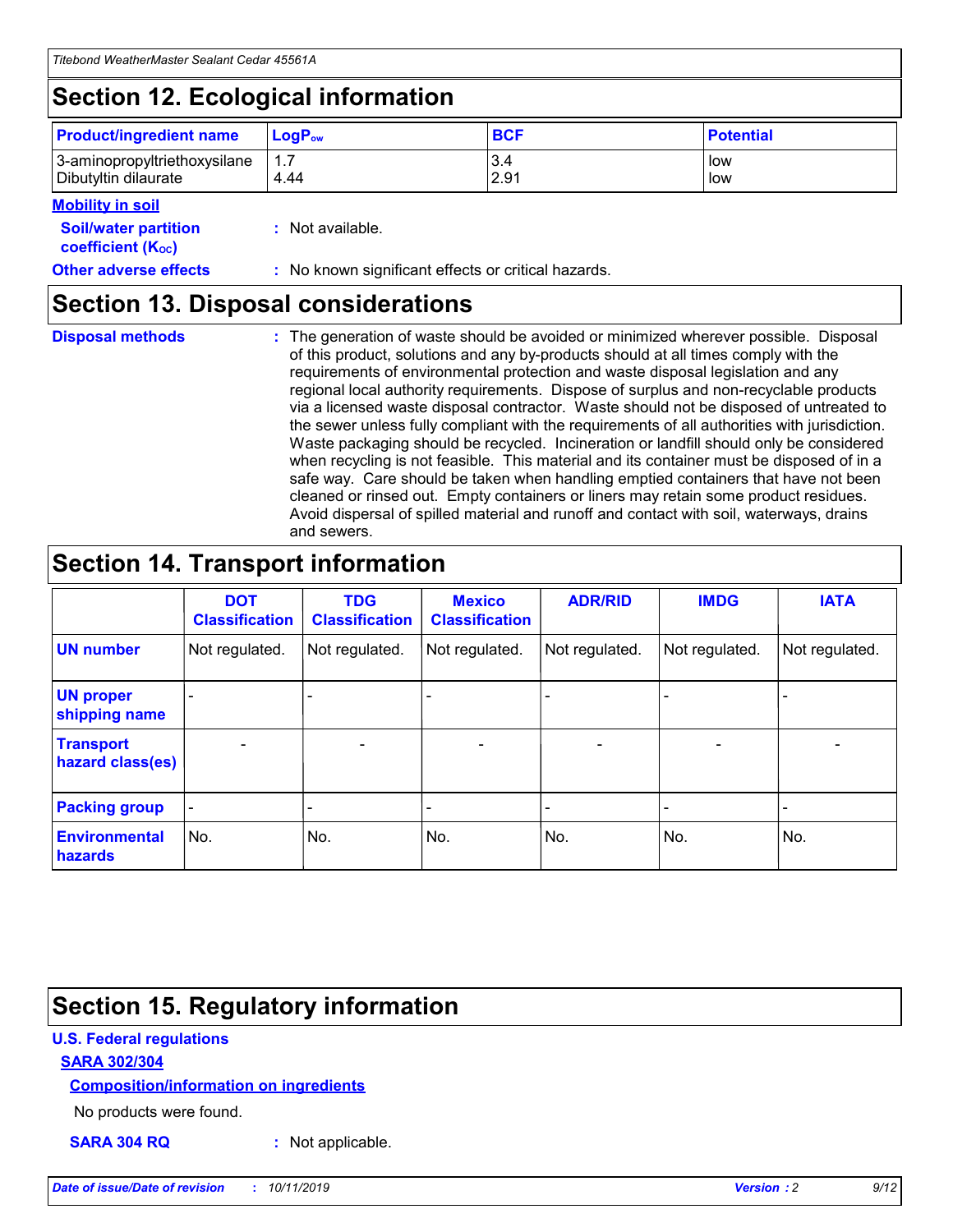## **Section 15. Regulatory information**

#### **SARA 311/312**

**Classification :** EYE IRRITATION - Category 2B SKIN SENSITIZATION - Category 1 TOXIC TO REPRODUCTION (Fertility) - Category 1B TOXIC TO REPRODUCTION (Unborn child) - Category 1B

#### **Composition/information on ingredients**

| <b>Name</b>                  | $\frac{9}{6}$ | <b>Classification</b>                                                                                            |
|------------------------------|---------------|------------------------------------------------------------------------------------------------------------------|
| 3-aminopropyltriethoxysilane | $\leq$ 3      | <b>FLAMMABLE LIQUIDS - Category 4</b><br><b>ACUTE TOXICITY (oral) - Category 4</b>                               |
|                              |               | SKIN IRRITATION - Category 2<br><b>EYE IRRITATION - Category 2A</b>                                              |
| Dibutyltin dilaurate         | ≤0.3          | ACUTE TOXICITY (oral) - Category 3<br>SKIN CORROSION - Category 1C                                               |
|                              |               | SERIOUS EYE DAMAGE - Category 1<br>SKIN SENSITIZATION - Category 1<br><b>GERM CELL MUTAGENICITY - Category 2</b> |
|                              |               | TOXIC TO REPRODUCTION (Fertility) - Category 1B<br>TOXIC TO REPRODUCTION (Unborn child) - Category 1B            |
|                              |               | SPECIFIC TARGET ORGAN TOXICITY (REPEATED<br>EXPOSURE) (respiratory system) - Category 1                          |

#### **State regulations**

| <b>Massachusetts</b> | : None of the components are listed. |
|----------------------|--------------------------------------|
| <b>New York</b>      | : None of the components are listed. |
| <b>New Jersey</b>    | : None of the components are listed. |
| <b>Pennsylvania</b>  | : None of the components are listed. |

#### **California Prop. 65**

**A** WARNING: This product can expose you to methanol, which is known to the State of California to cause birth defects or other reproductive harm. For more information go to www.P65Warnings.ca.gov.

| <b>Ingredient name</b> | No significant risk Maximum<br>level | acceptable dosage<br>level |
|------------------------|--------------------------------------|----------------------------|
| methanol               |                                      | Yes.                       |

#### **International regulations**

**Chemical Weapon Convention List Schedules I, II & III Chemicals** Not listed.

#### **Montreal Protocol**

Not listed.

**Stockholm Convention on Persistent Organic Pollutants**

Not listed.

### **UNECE Aarhus Protocol on POPs and Heavy Metals**

Not listed.

#### **Inventory list**

### **China :** All components are listed or exempted.

**United States TSCA 8(b) inventory :** All components are active or exempted.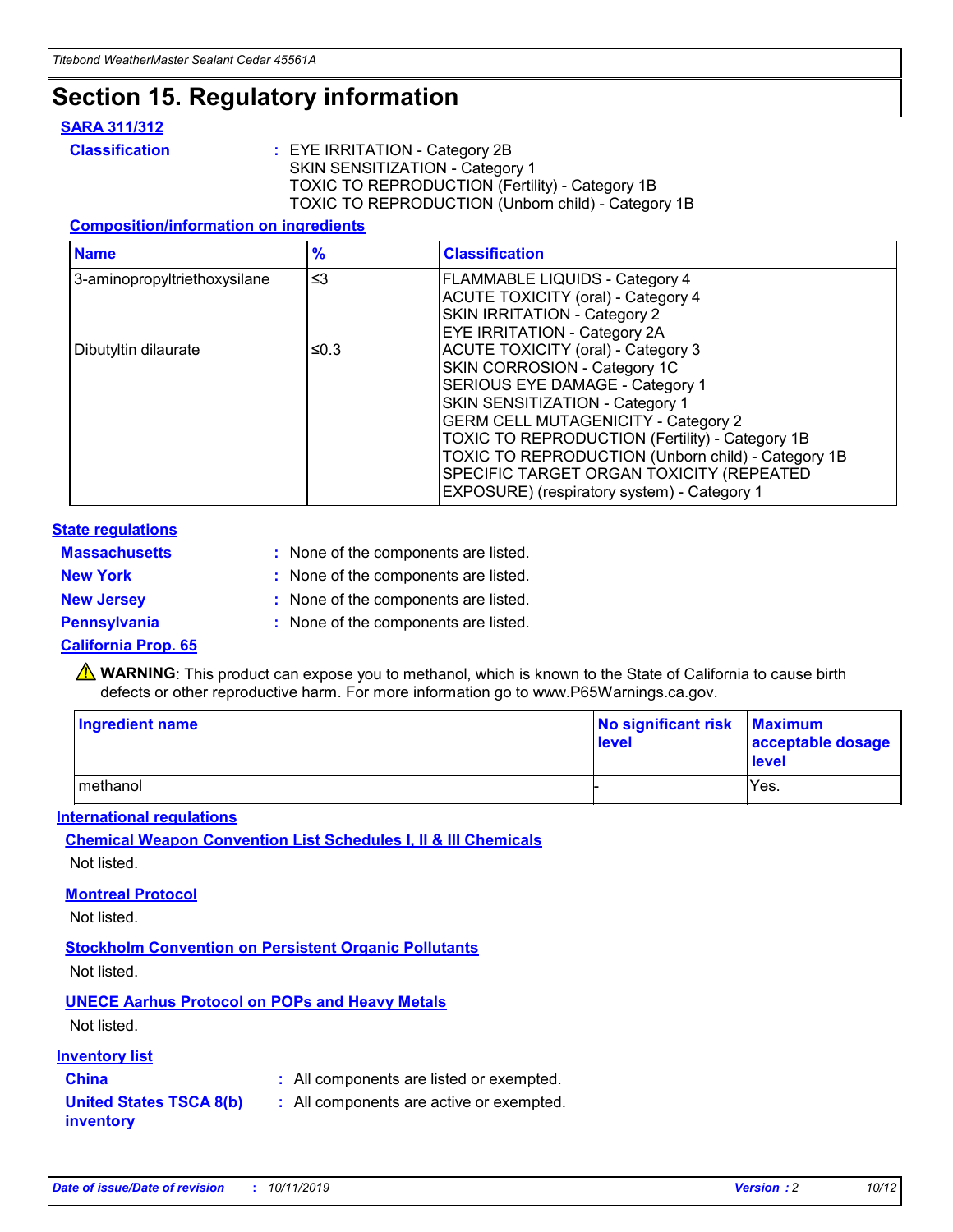## **Section 16. Other information**

**Hazardous Material Information System (U.S.A.)**



**Caution: HMIS® ratings are based on a 0-4 rating scale, with 0 representing minimal hazards or risks, and 4 representing significant hazards or risks. Although HMIS® ratings and the associated label are not required on SDSs or products leaving a facility under 29 CFR 1910.1200, the preparer may choose to provide them. HMIS® ratings are to be used with a fully implemented HMIS® program. HMIS® is a registered trademark and service mark of the American Coatings Association, Inc.**

**The customer is responsible for determining the PPE code for this material. For more information on HMIS® Personal Protective Equipment (PPE) codes, consult the HMIS® Implementation Manual.**

#### **National Fire Protection Association (U.S.A.)**



**Reprinted with permission from NFPA 704-2001, Identification of the Hazards of Materials for Emergency Response Copyright ©1997, National Fire Protection Association, Quincy, MA 02269. This reprinted material is not the complete and official position of the National Fire Protection Association, on the referenced subject which is represented only by the standard in its entirety.**

**Copyright ©2001, National Fire Protection Association, Quincy, MA 02269. This warning system is intended to be interpreted and applied only by properly trained individuals to identify fire, health and reactivity hazards of chemicals. The user is referred to certain limited number of chemicals with recommended classifications in NFPA 49 and NFPA 325, which would be used as a guideline only. Whether the chemicals are classified by NFPA or not, anyone using the 704 systems to classify chemicals does so at their own risk.**

#### **Procedure used to derive the classification**

|                                                                                                                                  | <b>Classification</b>                                                                                                                                                                                                                                                                                                                                                                                                                                                                                                                                                           | <b>Justification</b>                                                     |
|----------------------------------------------------------------------------------------------------------------------------------|---------------------------------------------------------------------------------------------------------------------------------------------------------------------------------------------------------------------------------------------------------------------------------------------------------------------------------------------------------------------------------------------------------------------------------------------------------------------------------------------------------------------------------------------------------------------------------|--------------------------------------------------------------------------|
| <b>EYE IRRITATION - Category 2B</b><br>SKIN SENSITIZATION - Category 1<br><b>TOXIC TO REPRODUCTION (Fertility) - Category 1B</b> | TOXIC TO REPRODUCTION (Unborn child) - Category 1B                                                                                                                                                                                                                                                                                                                                                                                                                                                                                                                              | Expert judgment<br>Expert judgment<br>Expert judgment<br>Expert judgment |
| <b>History</b>                                                                                                                   |                                                                                                                                                                                                                                                                                                                                                                                                                                                                                                                                                                                 |                                                                          |
| <b>Date of printing</b>                                                                                                          | : 4/22/2022                                                                                                                                                                                                                                                                                                                                                                                                                                                                                                                                                                     |                                                                          |
| Date of issue/Date of<br>revision                                                                                                | : 10/11/2019                                                                                                                                                                                                                                                                                                                                                                                                                                                                                                                                                                    |                                                                          |
| Date of previous issue                                                                                                           | : 10/16/2020                                                                                                                                                                                                                                                                                                                                                                                                                                                                                                                                                                    |                                                                          |
| <b>Version</b>                                                                                                                   | $\therefore$ 2                                                                                                                                                                                                                                                                                                                                                                                                                                                                                                                                                                  |                                                                          |
| <b>Key to abbreviations</b>                                                                                                      | $\therefore$ ATE = Acute Toxicity Estimate<br><b>BCF</b> = Bioconcentration Factor<br>GHS = Globally Harmonized System of Classification and Labelling of Chemicals<br>IATA = International Air Transport Association<br><b>IBC</b> = Intermediate Bulk Container<br><b>IMDG = International Maritime Dangerous Goods</b><br>LogPow = logarithm of the octanol/water partition coefficient<br>MARPOL = International Convention for the Prevention of Pollution From Ships, 1973<br>as modified by the Protocol of 1978. ("Marpol" = marine pollution)<br>$UN = United Nations$ |                                                                          |